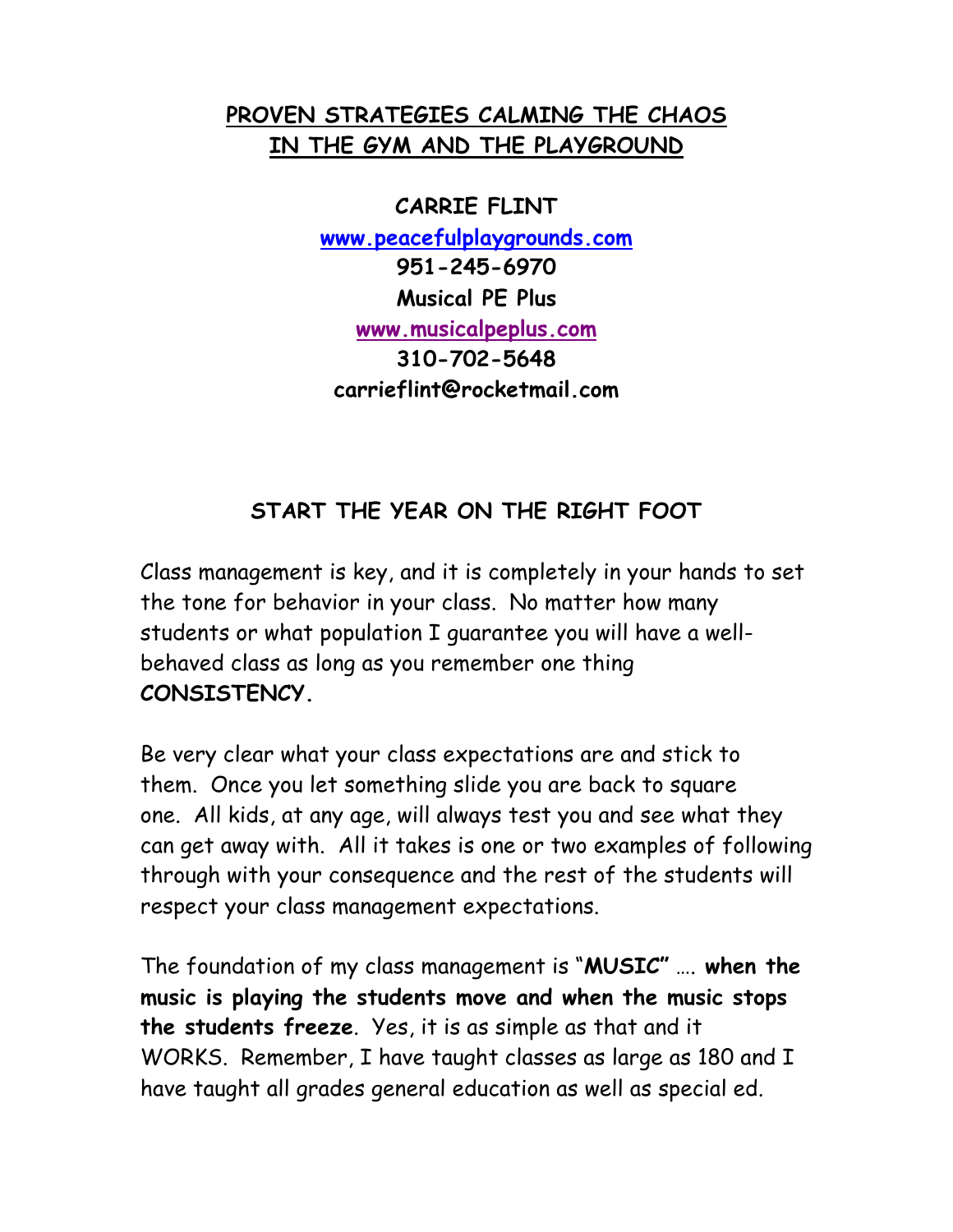Using music as a signal and management tool works every time.

Teaching and reinforcing this rule is easy and can be incorporated in all activities. Have the students move as you have directed and instruct the students that they are to freeze when the music stops. You can use any music for this and you control when they are to stop.

My second step of class management is **PERSONAL SPACE & GENERAL SPACE.** They are the first two terms I teach in physical education and I will use these terms almost every day for the entire year. Yes, I teach this with kinders. However, I have discovered that I need to review or even "teach" these concepts at the secondary level. It depends on the experience of my students (what type of physical education program did they come from before me). ALSO…It is imperative that students know the boundaries for each activity for safety and success.

**PERSONAL SPACE:** A simple way to explain this is to tell your students to extend their arms and that they now represent a big bubble and that they need to stay away from others, so their bubble won't pop and they won't pop anyone else's. (Silly…but they get it and give me a smile).

**GENERAL SPACE:** The "playing" area for an activity. This could be a variety of areas on the playground: basketball court, grass area, entire blacktop, big circle, handball court, etc. Teaching in CA, I have not had access to a gym at every school, so I utilize lines on the blacktop or brought out the cones to create my boundaries. Of course, inside, you have 4 walls and lines on the gym floor. Keep in mind however, to have successful activities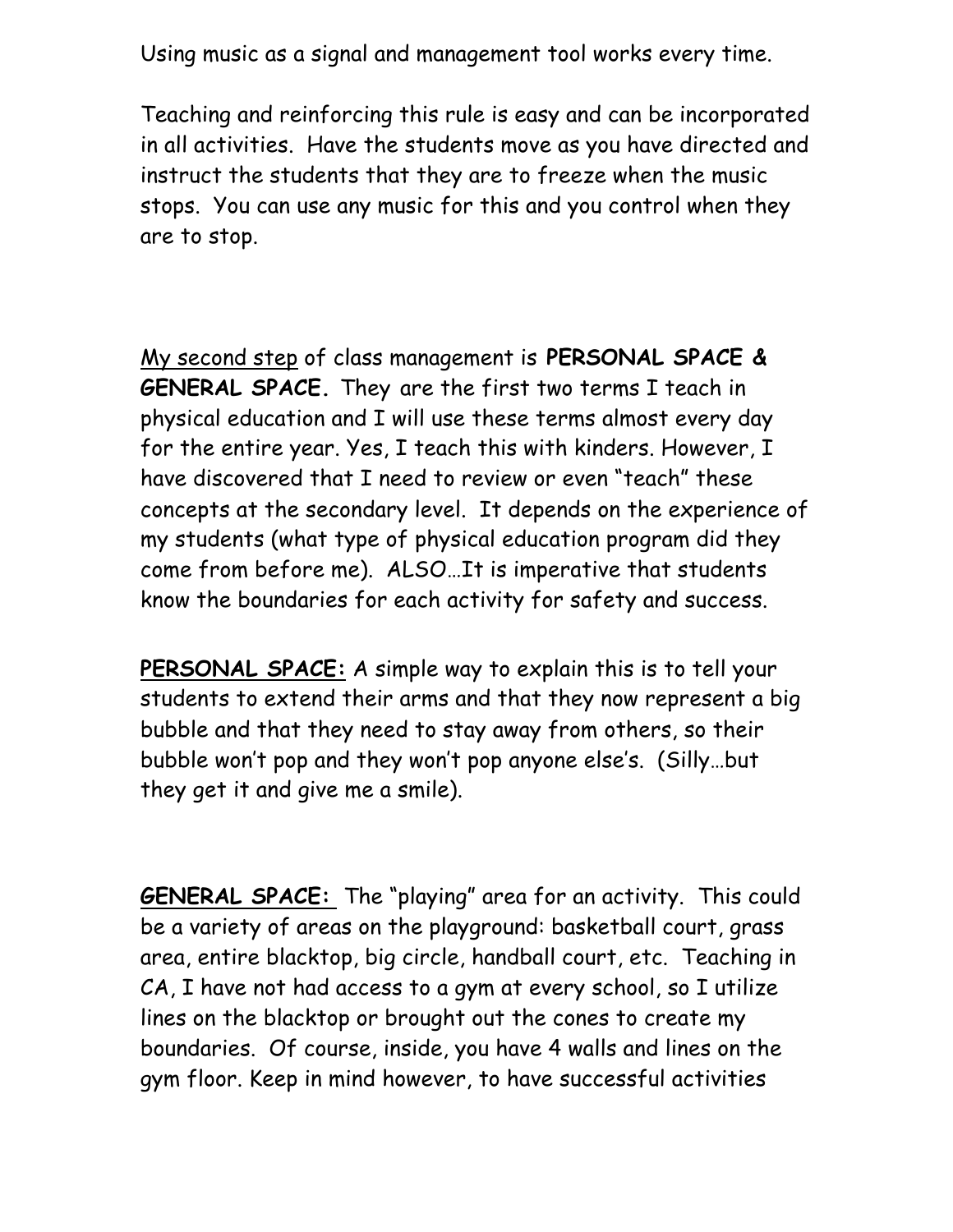you need to not only use the boundaries, but you must make sure the students understand "General Space". (YES, another basic concept that I have needed to include at the secondary level.)

# **\*ACTIVITY (Simple…. great warm-up to get students moving 1-2 minutes…AND reinforce boundaries etc.)**  Start simple with very clear instructions. "Staying in personal space move in the general space of the basketball court." If a student steps out of the basketball court, have everyone freeze and make it a teaching moment being inside general space and outside. Yes, you will go over this again and again, repetition is key, but it is such an important concept that is necessary for all other activities. Vary this activity by changing the way the students are to move: slow, fast, high, low, sideways, backwards, skip, walk, gallop etc. Vary the general space as well. Use the space I indicated earlier but also make it challenging. I have had an entire class move inside the "key" on a basketball court and one square of a four-square court. By varying this activity as I have described the students will stay interested as you repeat this activity over and over…but only 1-2 minutes max.

**NEXT STEP** of my class management strategies is **ROUTINE** Starting with DAY 1 I set a class routine. Once again **CONSISTENCY** is key to success on this as well. I first decide where I will have my warm-up area and use poly spots to help the students space themselves out. With a few exceptions I will always start my lesson in the same area and with two warm-up songs; one song to get them moving and focused and then one that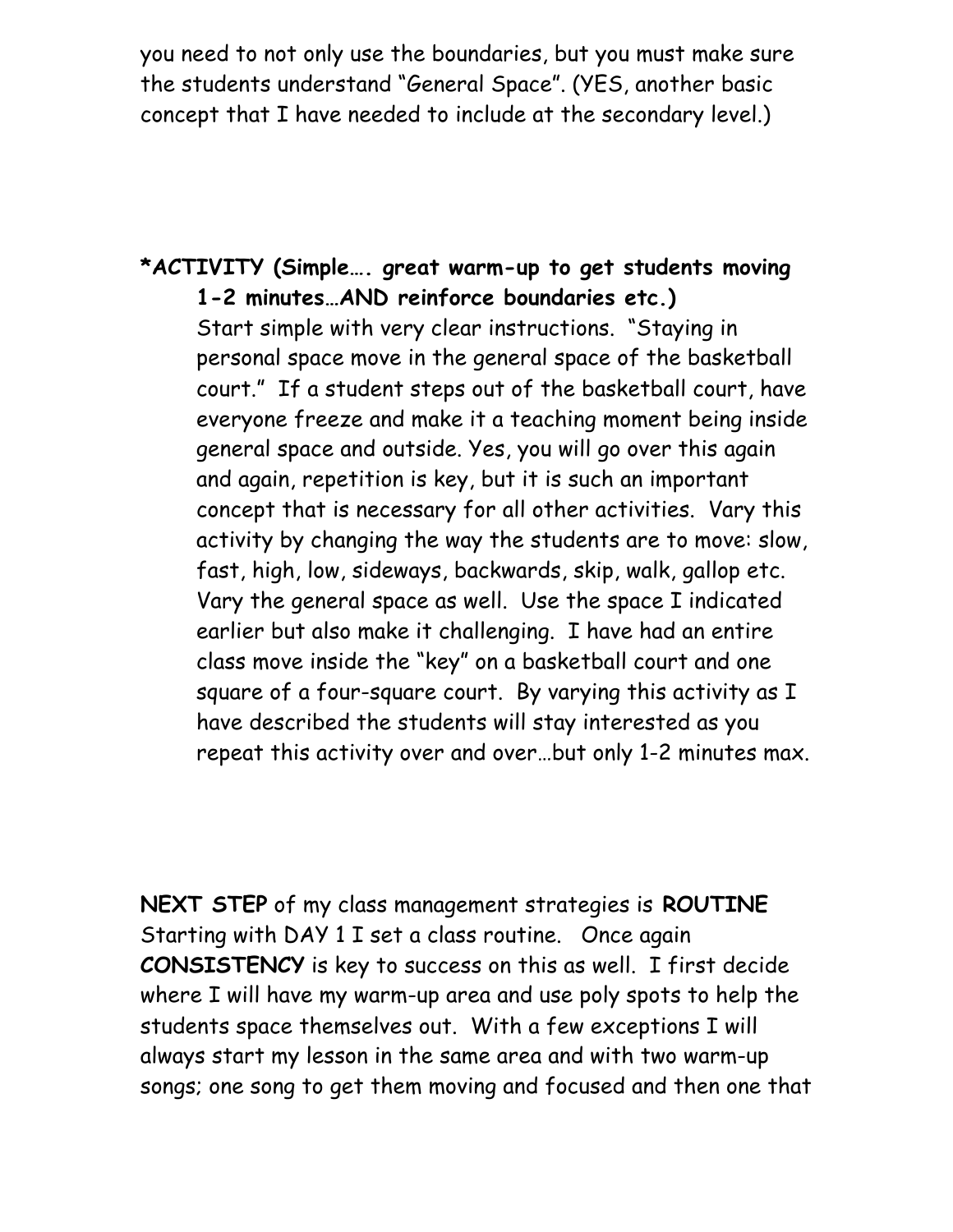they will jog for the duration of the song. I will vary the songs, but this is how I start every lesson. With this routine, no time is wasted, and the students will soon be on autopilot for the warmup. When you have the students engaged, you have less management issues.

The key is creating a routine and schedule….and stick with it. 5 minutes to dress…. must be in place for start of warm-up by a set time or in my classes when the music starts. I know life happens but, 99% of the time I do start on time…. I am aware I am setting the example to my students that we start on time. In my classes, if a student was not ready when my warm-up music starts then they are considered tardy.

**TAKING ROLL.** It can be done many ways and it does depend on your setting and class size. I have had small classes and it has been easy for me to take roll as the worm up is happening. I have had student leaders take roll of their groups, I also have numbered my students (1-180) and they stand on a spot and instead of calling out names, I would jot down the empty number spot.

I do recommend whatever method you choose is one that takes minimal time and can be done during a warm-up activity. I am not in favor of having the students sit and wait to be quiet to take roll. Time is wasted and frankly the kids want to move, they just came from sitting in a classroom. I have found doing a "fun" instant activity for warm-up motivates even the unenthusiastic student.

# **ADDITIONAL CLASS MANAGEMENT TIPS**

**NUMBER** your students…. The easiest method for class management and grouping…

(1-5) (2 find 6) (odds evens) (1-10 11-20 21-30 etc.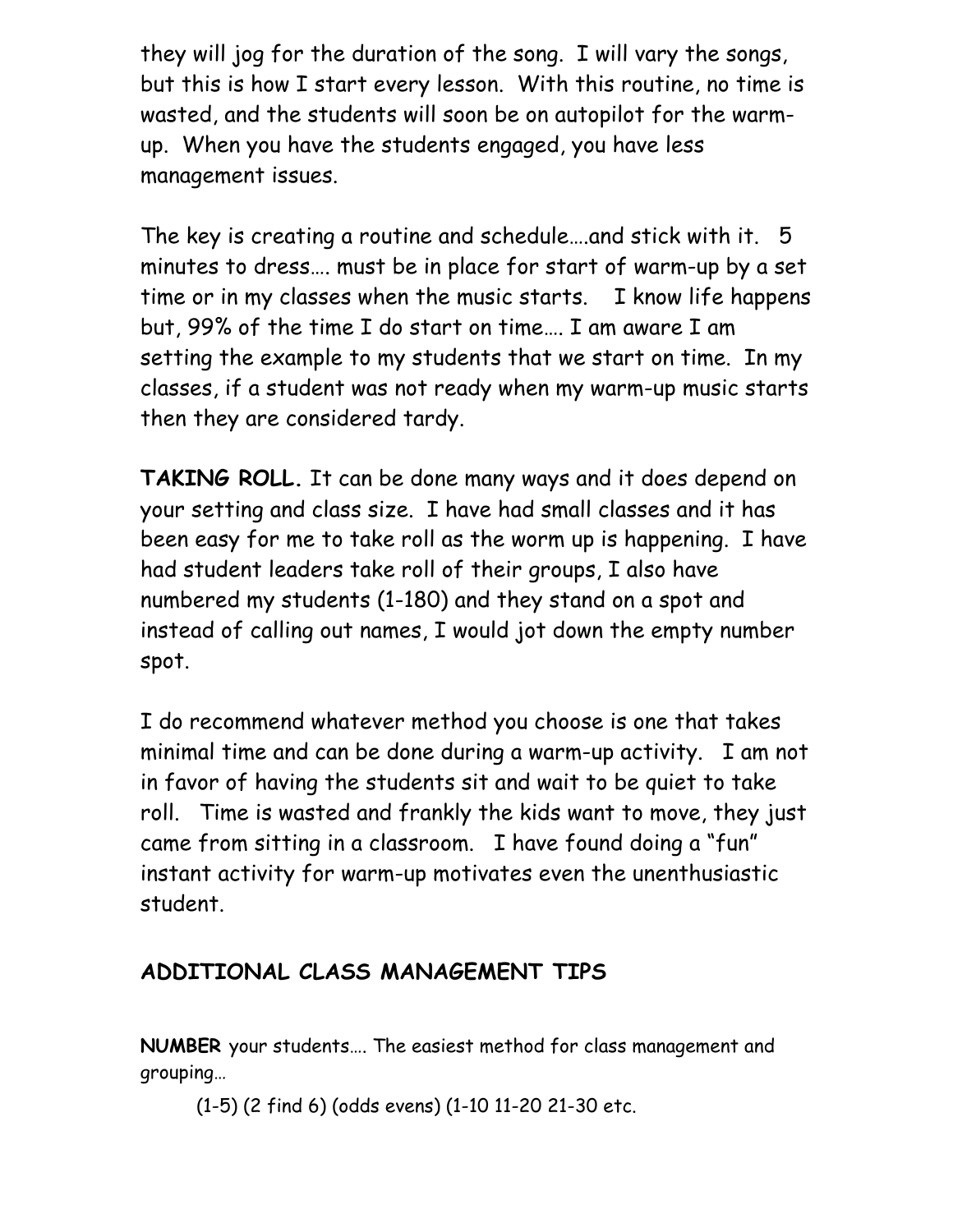#### **COLOR GROUPS**

Equipment comes in colors and in most cases the RAINBOW colors.

In addition to numbering my students I give them a color. I will set up equipment in by colors and quickly assign students to stations…RED go RED. (NO, I do not kids pick the color they want…they get what they get.)

#### **GREAT APP** for grouping TEAM **SHAKE** worth the 99 cents!

You can put in your student's names per class…OR just #'s. (This what I do.) Then you select how many teams you will like….and **SHAKE** your phone. In a second you have random groups selected.

Class Management not only for YOU but also your SUB……Assign jobs to your students. Yes, these positions can be rotated throughout the year and I do recommend that everyone has a job at least once in the school year. It does teach responsibility BUT also can make your life easier and your class can be on auto-pilot for a SUB.

## **EXAMPLES OF CLASS MANAGEMENT POSITIONS:**

Class Monitors (Help take roll)

Locker Room (Report that all students are out of locker room)

Warm-Up Leaders

Equipment Managers (Help Organize and Set-Up)

TECH HELP (kids often know more than the teacher)

Teacher Assistant…used as needed…KEY helper for the SUB

I also have created positions for team/group members. I will rotate students through these positions as well throughout the year. Assigning roles improves time management and teaches responsibilities.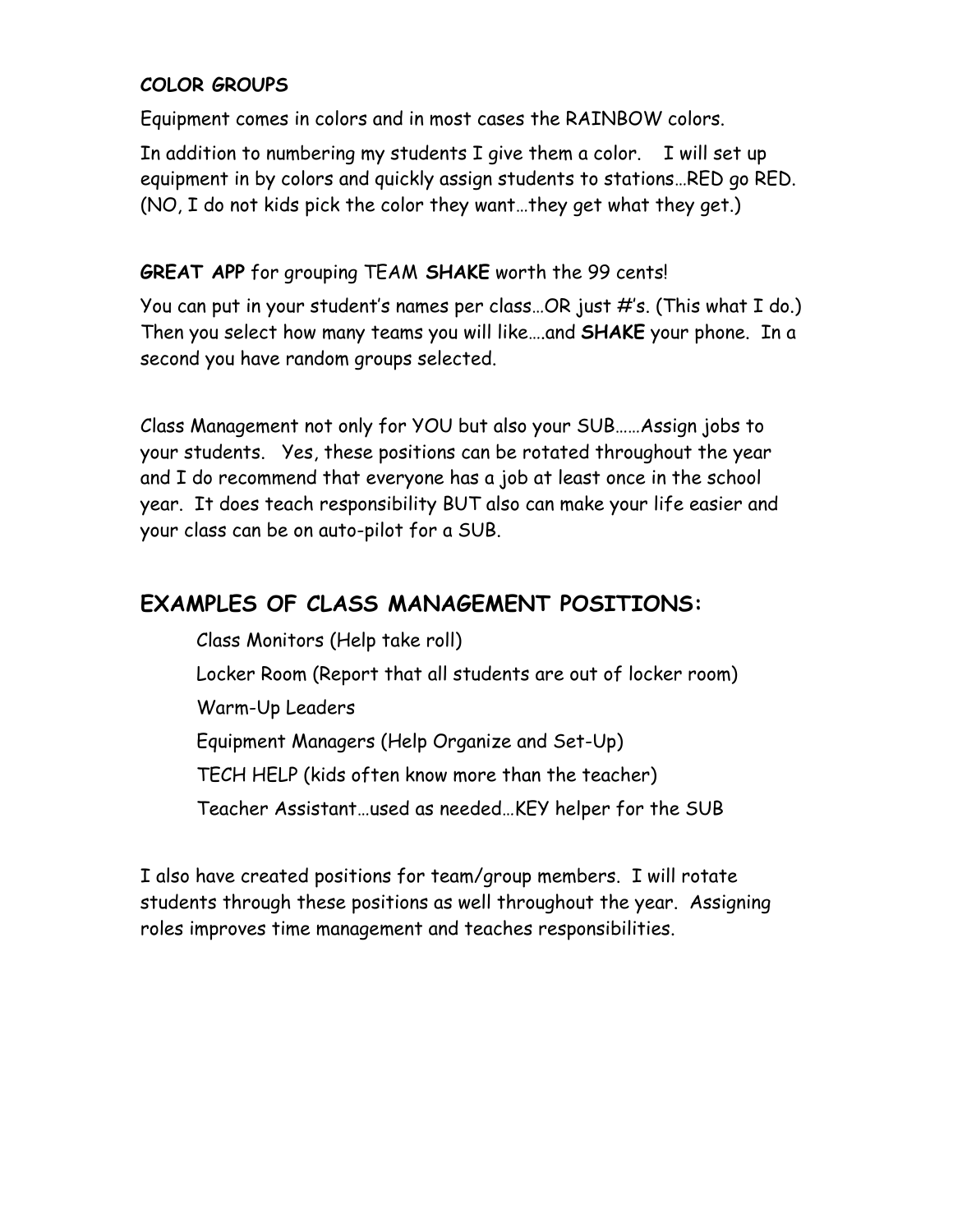# **PHYSICAL EDUCATION SUPPORT STAFF RESPONSIBILITIES**

## **SAFETY**

**The most basic responsibility of a teacher and aides for students to be safe and create an environment to learn.** 

### **Provide active rather than passive supervision.**

**–Proximity-noting the distance that you are from the students/activity.**

**–Scanning-looking at the entire area regularly.**

**–Positioning-placing yourself so that you can see everyone and everything.**

**–Always have your eyes facing the sun.**

**–Eliminate long lines or waiting time.**

**–Speak loud enough for all students to hear.** 

## **PROFESSIONALISM**

**STUDENTS LEARN BY EXAMPLE….**

- **Be on Time....and in place when the class begins**
- **Help with set up of day's equipment and make sure you know the day's lesson.**
- **Provide Support as needed….as teacher is instructing or speaking to the students you need to roam the area and address disruptive behavior.**

**SUPERVISON …. requires full attention at all times.**

**Minimize conversations with students and focused on the physical education environment.**

**\*\*Breaks/lunch are provided and the only time you can leave the class.**

# **PHYSICAL EDUCATION TEAM**

**YES…you are a team member to create a positive learning environment for ALL students. You are to provide support to the teacher …. providing class management as needed. If you see an issue …. step up and handle it…NO do not assume someone else will take care of it.**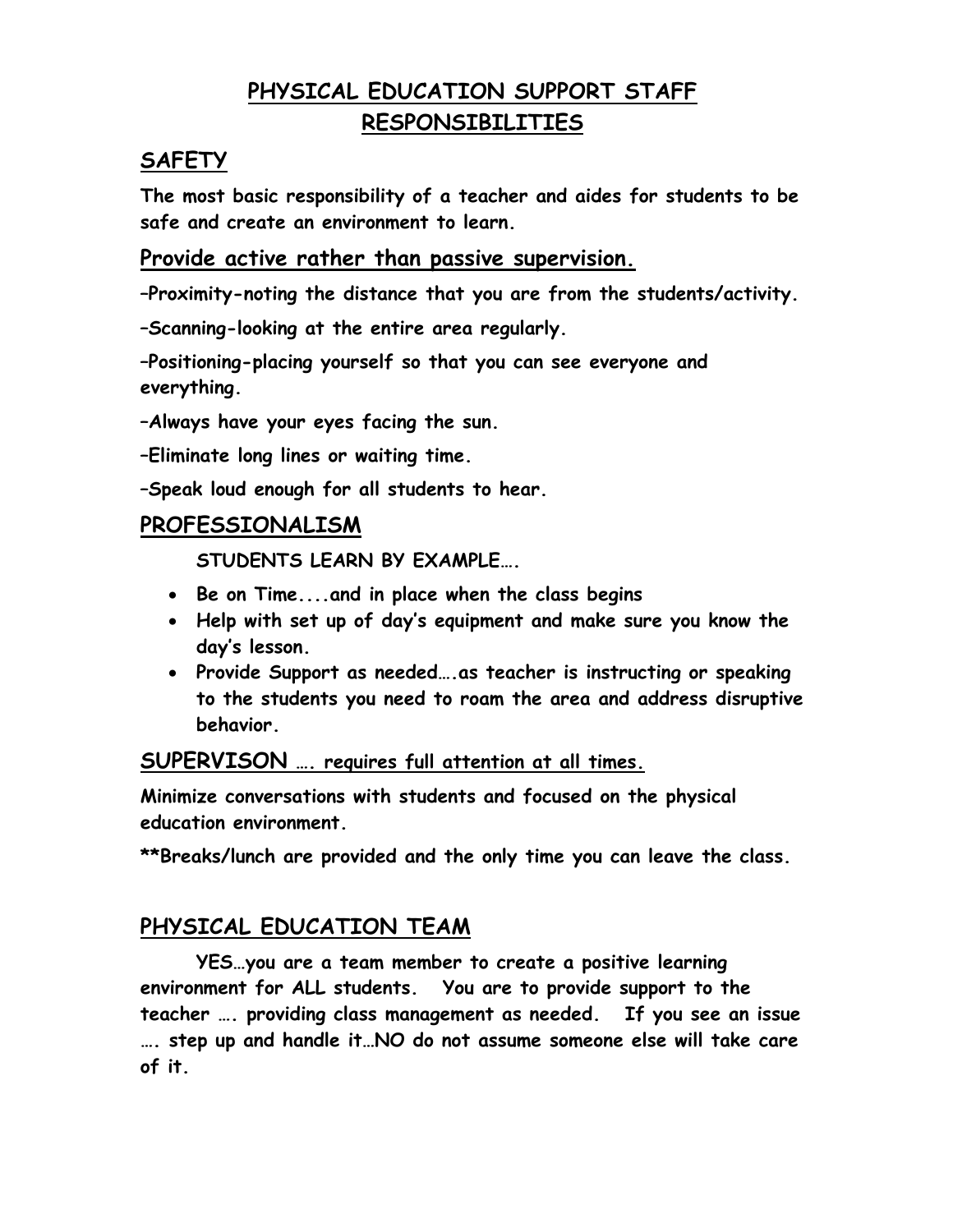# **BEHAVIOR MANAGEMENT**

Whether your class is large or small, with little ones, middle, or high school, you must have consequences in place. Two strategies I have used successfully with all my classes and populations are **PAT TIME** and **THINK WALK.** 

### **PAT TIME (Preferred Activity Time) ALL GRADES**

**PAT TIME** is awarded at the end of the month and it is time the students earn by behaving well….and poor behavior will result in taking time away.

Start at the beginning of the month with 10 minutes. Explain to the students that at the end of the month they will get to do an activity of their choice for 10 minutes. HOWEVER, they can earn more minutes by behaving well OR lose time if they do not. So how do you determine the time? By actually timing them; for example, you blow your whistle to have your students freeze and time them to see how long it takes them to freeze. (1 Minute, 30 seconds, 2 minutes) …then you subtract that time from the original 10 minutes. (Best to have a small white board so the students can see the time total.) So now, let's say they took 2 minutes to settle down, they are down to 8-minute PAT for the end of the month. But, it is not all about taking time away, YES, they can earn time for positive behavior and it is up to you what you want to award. (2 minutes or 5 if they are amazing….) then you add the minutes to your chart. At the end of the month, no matter how much time they have earned you are to do PAT time…. YES, even if it is only 1 minute. That is a great lesson in itself….and keep it to the 1 minute…. maybe just enough time to pull out the parachute…then put it away. Next month I am sure their behavior will improve, and they will earn more time.

#### **THINK WALK (6-8th GRADES)**

I came up with strategy when I was teaching the large classes of 180. Yes, there were students that did not listen and simply were off task but I did not just want to sit them down. (It was physical education time and they needed to move.) The Think Walk was the simple solution, effective and easy to implement. If and when a student needed to be pulled from an activity I would send them on a "WALK…to THINK" about why they were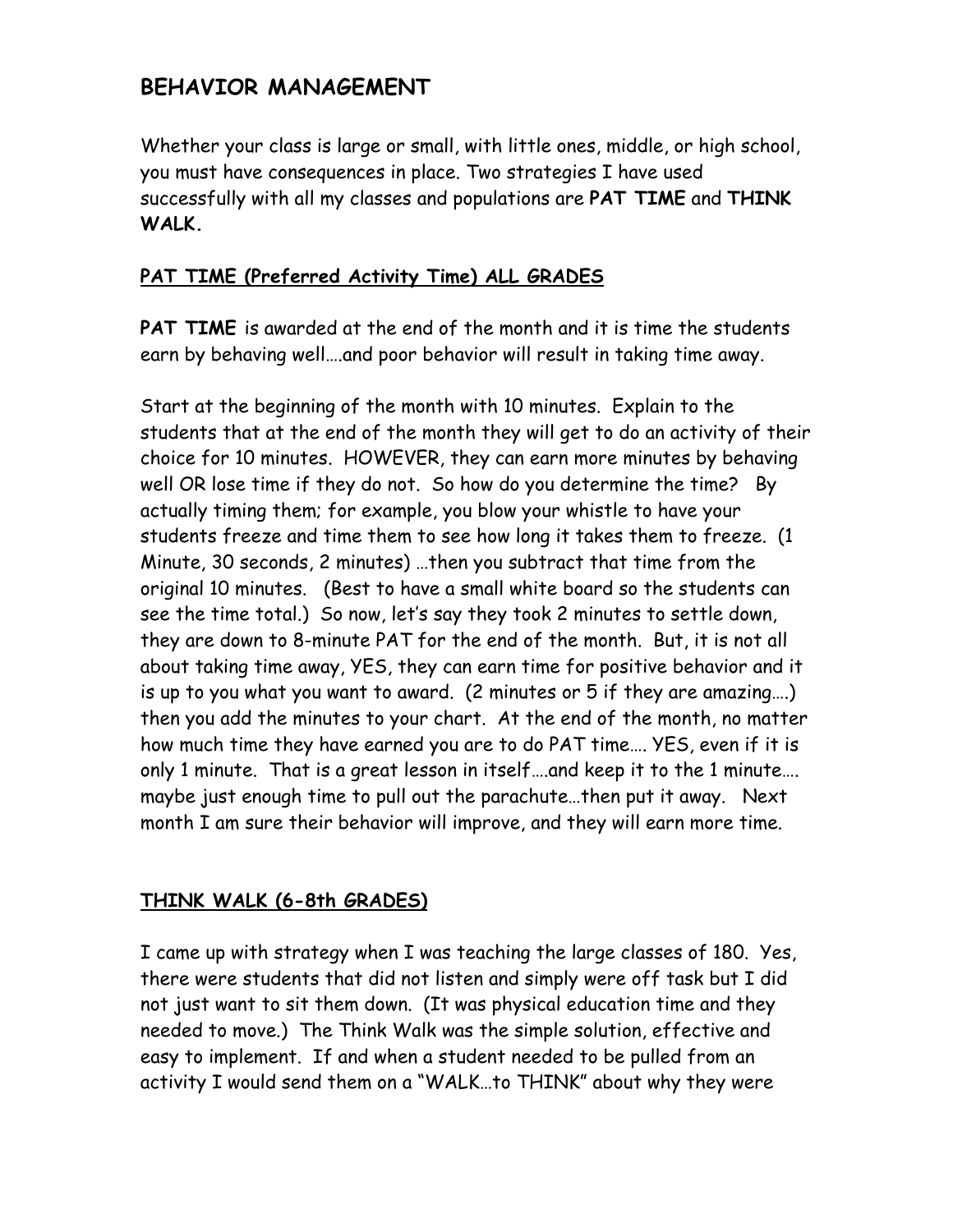pulled from the activity. It was helpful to have a track (or line painted on the perimeter of the playground for the student to follow). Once they walked around the track once they were to come back to me and tell me why they were pulled from the activity. If they said "I don't know" then I would tell them to "Think and Walk some more". Once they were able to verbalize what they did they could return to the activity. I want to emphasize I did not tell them to "RUN A LAP" This was not to punish with exercise…I focused on the "THINK" and I wanted them to acknowledge their behavior. I have used this for years and many schools have implemented it for recess…. instead of taking recess away they walk around the perimeter of the playground and "THINK" about what they did that resulted in taking their choice of activity away rather than taking recess away completely and making them sit. We all know the kids that are in trouble are usually the ones that need to move the most.

# **CALMING THE CHAOS………………KEYS TO SUCCESS**

- **#1 ORGANIZATION** Class Set up/Space/Grouping Etc.
- **#2 CONSISTENCY**

Routine STICK TO ITI

# **#3 COMMUNICATION**

Set Expectations and Post for Students Send letters home with expectations and grading policy. Create a webpage or add to the school webpage. Create a power point to show at the beginning of the year.

GREAT EXAMPLE: Locker Room Wrong vs Right https://www.youtube.com/watch?v=otjVdyI9PQU&t=12s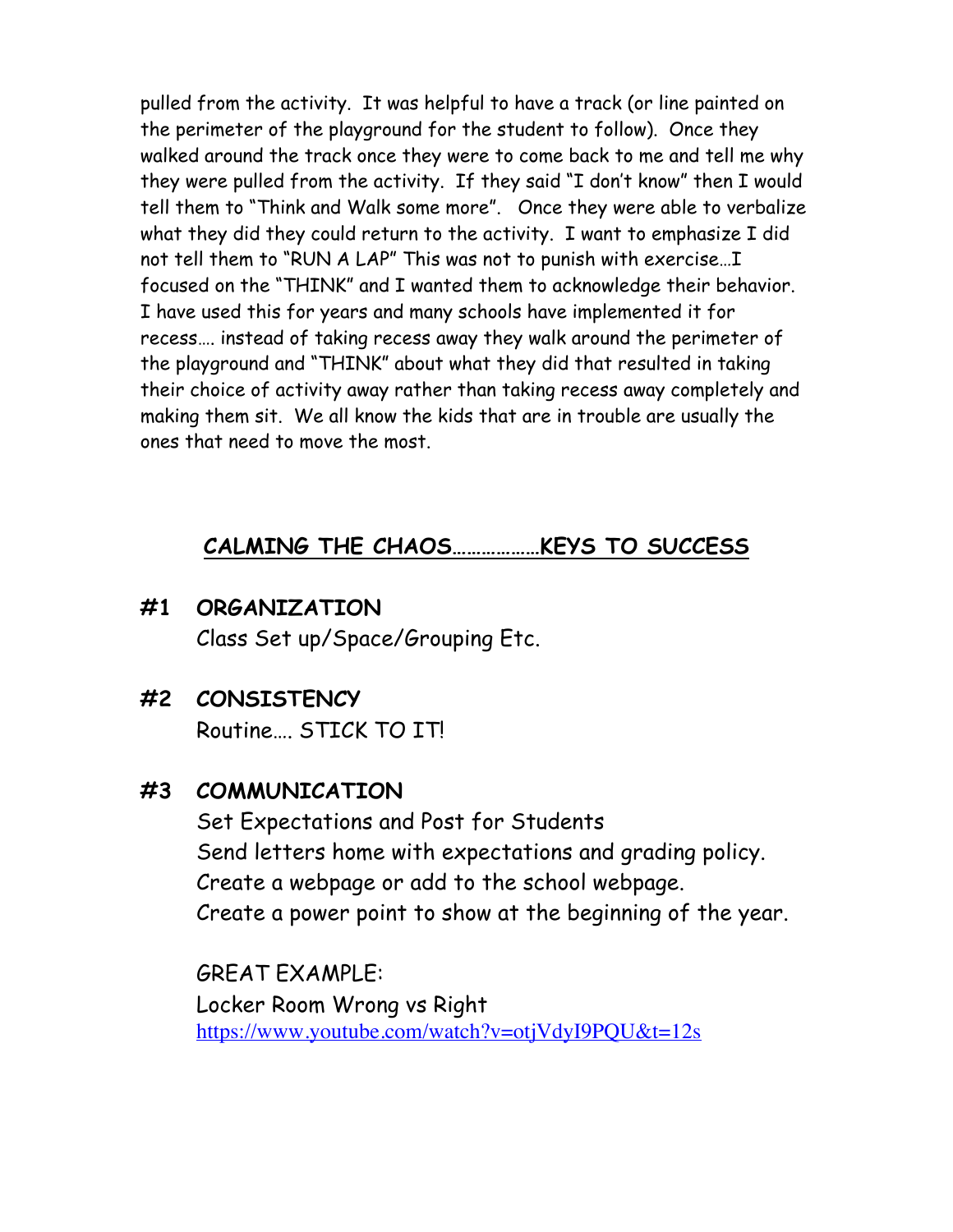#### **EXAMPLE OF A PARENT LETTER/NO DRESSING OUT**

#### Dear Parent/Guardian

Your child will be participating in Physical Education and Health three days a week. This is required curriculum in your child's educational program. Any medical conditions that may affect your child's participation must be documented with a doctor's note.

The Physical Education grade will be based on daily participation and effort, unit tests, and monthly exercise logs. (An example of the log is attached.) Each student will be required to participate in various activities on the grass and blacktop. (You may supply your child with a towel to sit on.) It is necessary for your child to wear appropriate rubber-soled shoes on Mondays, Wednesdays, and Fridays. Boots, sandals, and any shoe with a heel are unacceptable due to safety. (Please visit the school website for photos of appropriate footwear.)

My goal is to provide a safe environment to educate your child about physical fitness, basic skills, and team activities. If you have any questions or concerns, I can be reached through the school extension #158. Also, I will occasionally give homework. My homework hotline is extension #159. I will update it every Monday and post a weekly class schedule on the outside bulletin board on the playground. I am looking forward to an exciting year.

Please detach the bottom portion, sign, and return to me.

Sincerely, Carrie Flint/PE

Student's Name

\_\_\_\_\_\_\_\_\_\_\_\_\_\_\_\_\_\_\_\_\_\_\_\_

Grade\_\_\_\_\_\_\_\_\_\_\_\_\_\_\_\_

Parent/Guardian Signature-

| Medical Concerns Y/N |  |  |
|----------------------|--|--|
| If yes,              |  |  |
| please explain_      |  |  |
|                      |  |  |

\*We will be on the grass and use balloons. Is your child allergic to?

| Grass  | Y/N |                                           |
|--------|-----|-------------------------------------------|
| Latex  | Y/N |                                           |
| Asthma |     | Y/N Do you have an inhaler at school? Y/N |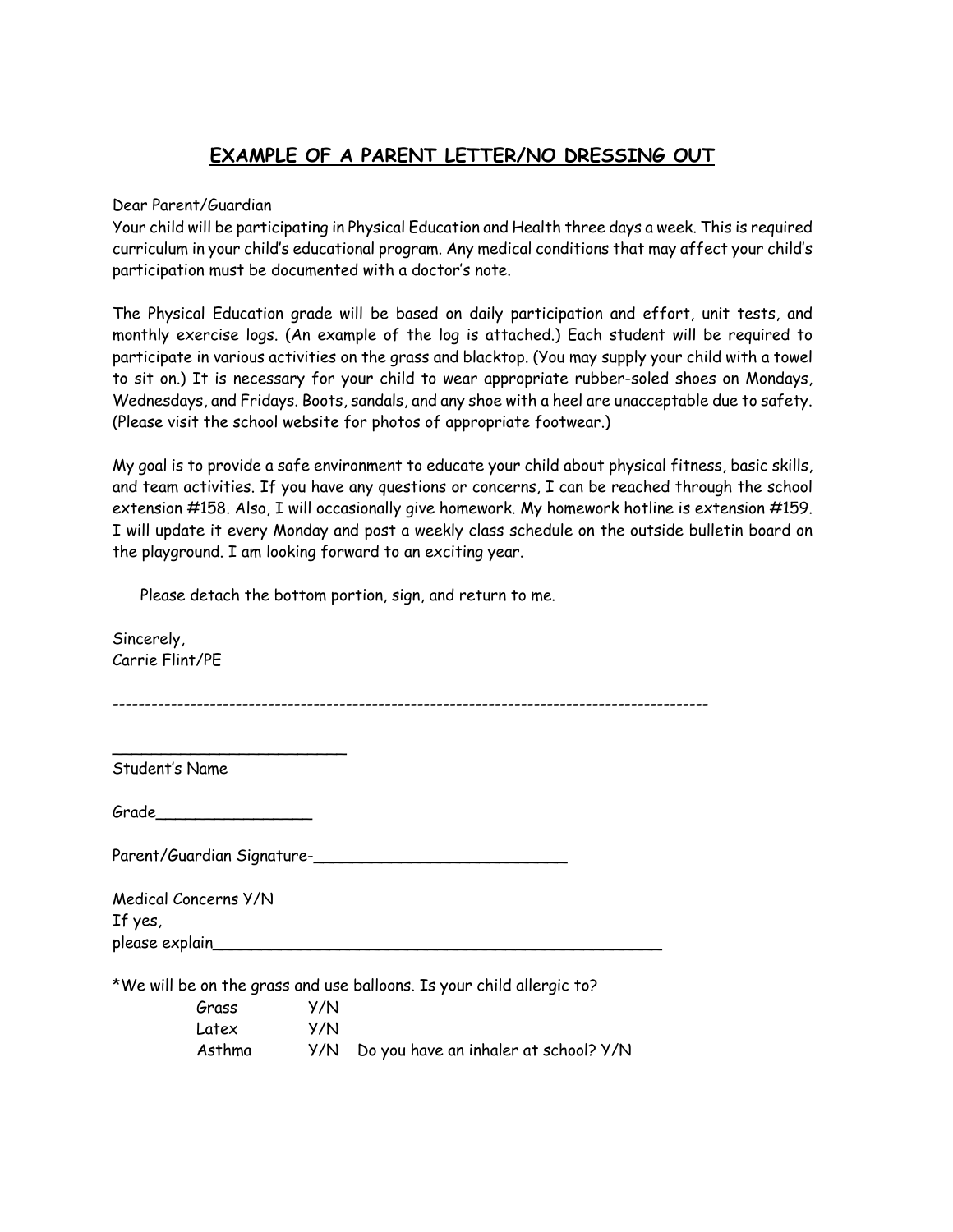# **CALMING the CHAOS on the PLAYGROUND & RECESS**

Not all kids look forward to recess. For some, it's a stressful and negative experience that they would rather avoid. But recess is a valuable and necessary component of a child's education. It is the only time of day that a child has free choice of activity and a chance to choose who they want to play with. This is essential for the social development of a child but also allows for a child to discover enjoyment in physical activity.

As educators, it is not only important to recognize the value and benefits of recess but also realize the need to step in and help create a positive recess experience for all students. Recess can be fun and free of conflicts and bullying. However, it does not happen magically. It requires effort and teamwork.

The first step is to identify what the typical issues are that happen on a playground. We may think we know, but Peaceful Playgrounds actually did the research and has identified the 5 most common issues that occur on every playground to some degree.

## The Peaceful Playgrounds **CREED**

- 1. **C**hildren Lacked Problem Solving Skills
- 2. **R**ules (Too many variations for each game)
- 3. **E**quipment (not enough/broken/lost)
- 4. **E**xpectations
- 5. **D**esigns (Not enough for kids to do)

Now that the issues are identified, you can apply strategies that will minimize these issues and create a positive environment and fun recess for all.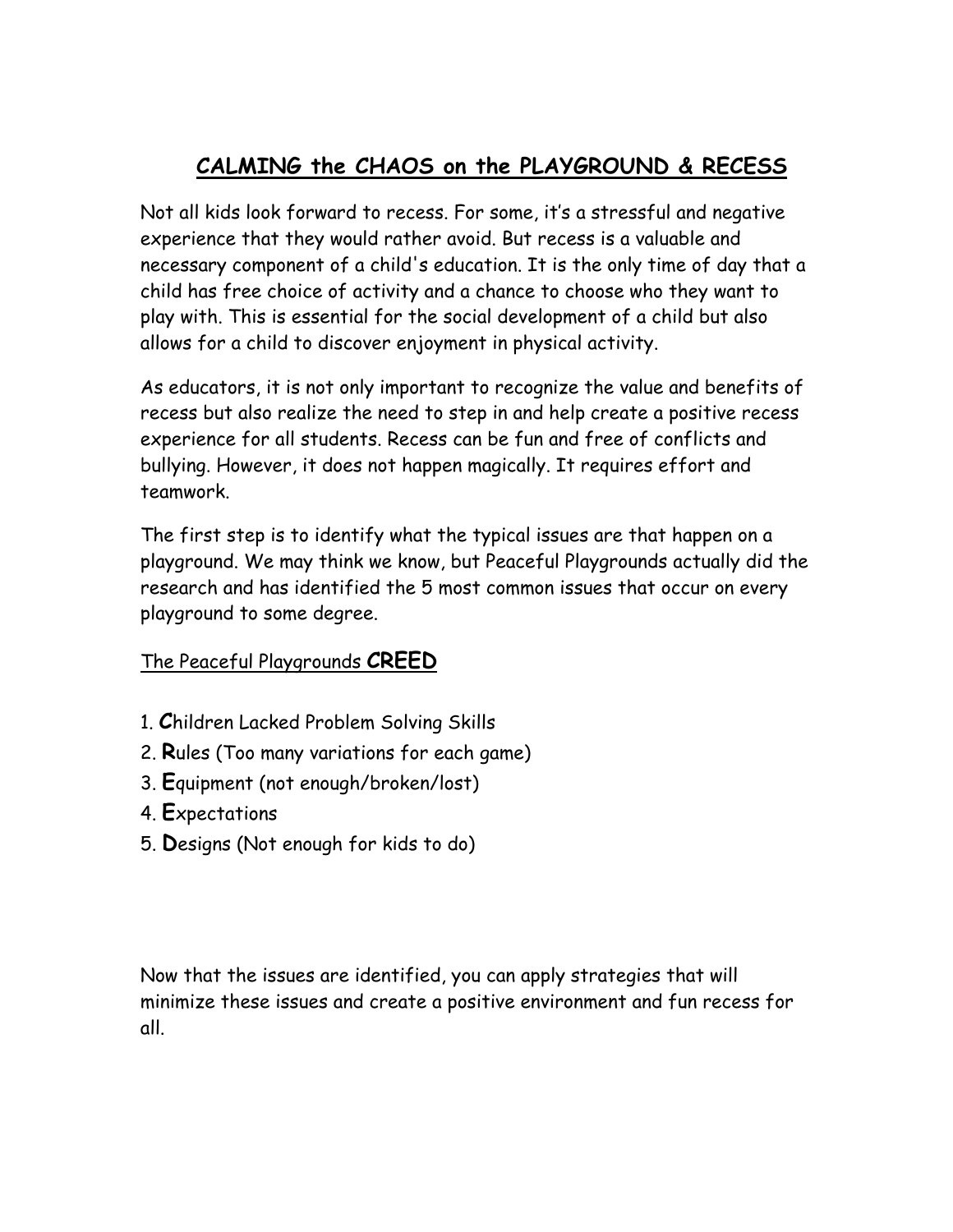# **1. CHILDREN LACK PROBLEM SOLVING SKILLS**

- Help children solve problems on their own. Focus on Play rather than arguing.
- Make sure you have plenty of choices of activities and available equipment so they can go to another game rather than be forced to stay at the one and only Four Square game that has the one and only playground ball.
- Teach the students ROCK /PAPER/ SCISSORS...yes it is that simple...IT WORKS!

**Helpful Tips:** Everyone must do it the same way! Rock/Paper/ Scissors Go...123 Go etc. **CONSISTENCY** is key. One time not 2 out of 3 AND do not allow for creativity (No Bombs, explosions, etc.)

## **1. RULES**

- One set of rules for every game and make sure they are written down, not is someone's head. Rules need to be public information and everyone needs to have access to the rules.
- **NO DO-OVERS**...yes...this alone will make a huge difference on your playground. You have to be black or white...no grey! The kids will get it because very quickly they will discover the benefit of **NO DO-OVERS**. The lines move fast and they are back in the games really quickly.

 Finally, take the time to make sure students know and understand the rules and procedures of your playground. Implement FREEZE at the bell. For safety purposes more than anything else, having the students freeze at the end of recess allows you to take control of the transition of coming on and off of the playground.

# **3. EQUIPMENT**

• You must provide students with equipment. You must offer a wide variety of equipment to appeal to all the interests of students. Yes, many students do love soccer but not everyone. Your goal is to get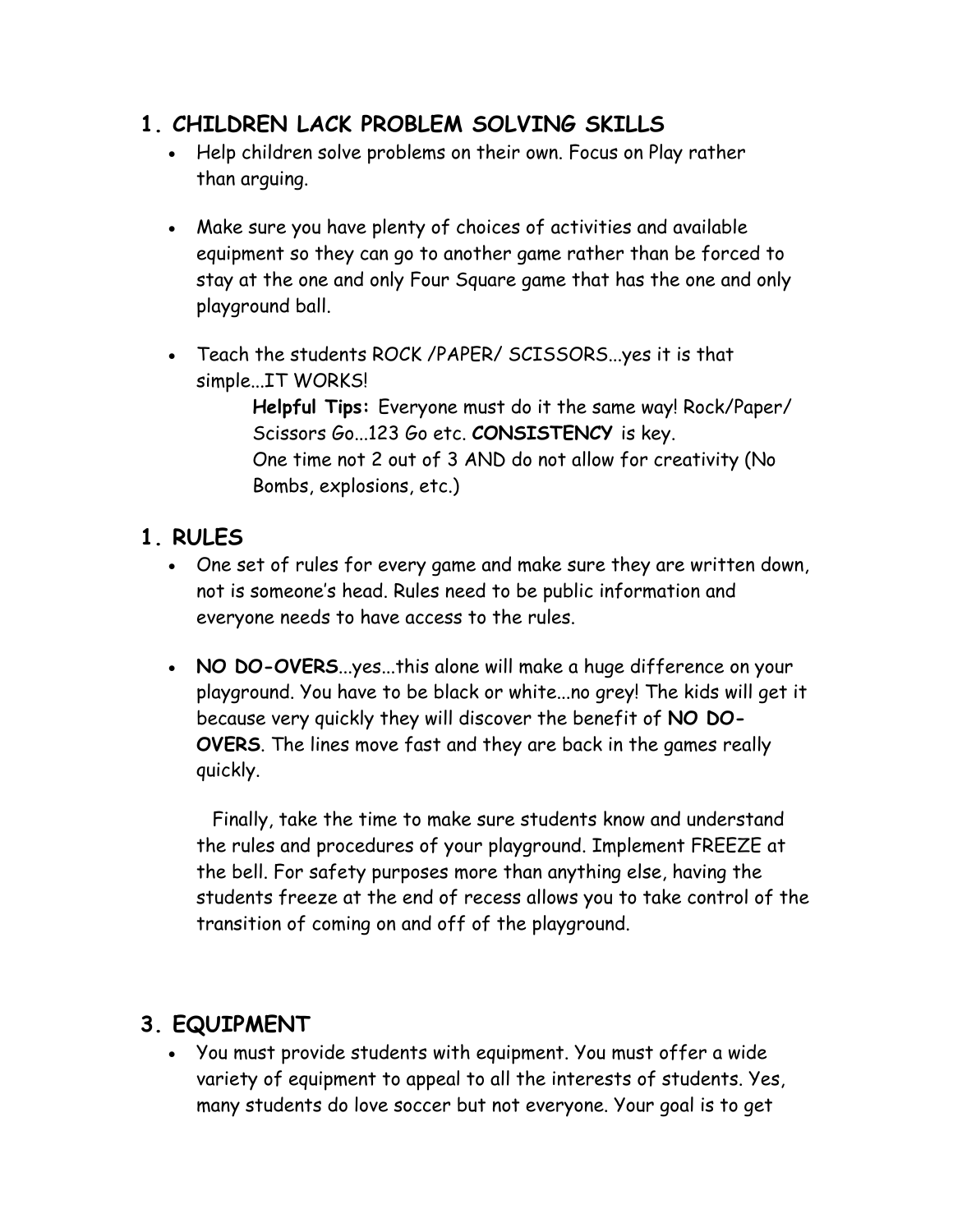- everyone active and to do so you need to have equipment that students who want to play individually or just with a partner or small group. Kids need more than playground balls; hula-hoops, beanbags, and jump ropes are a must.
- You **MUST** take the time to not only set up an equipment check out system but you must teach the students the procedure. Simply putting the equipment in a cart and rolling it out and assuming the students will return the equipment at the end of recess is **NOT** a system.
- Take the time to bring out the label maker and organize your cart. Create homes for the various types of equipment so it will be very easy for the students to know where to put the equipment away rather than just throwing everything in a "Trash Can". I guarantee you that at the bottom of that trash can you will find broken equipment and popped balls. Taking care of the equipment starts with the adults setting the example.

## **4. EXPECTATIONS:**

The number one necessity to create a fun and positive recess for all is to have everyone on board (administration, teachers, students & parents). You may be the most positive and committed PE/classroom teacher to make recess better but very simply it can not be done alone. Everyone must be on board to be consistent with the rules and procedures and to support one another. Even if the classroom teachers do not do recess duty they do effect what happens on they playground. Very innocently they could share how they played Four Square when they were little, if it is not the rule that is being taught on the playground, that teacher has caused major chaos. "Well my teacher said this...my teacher said that".